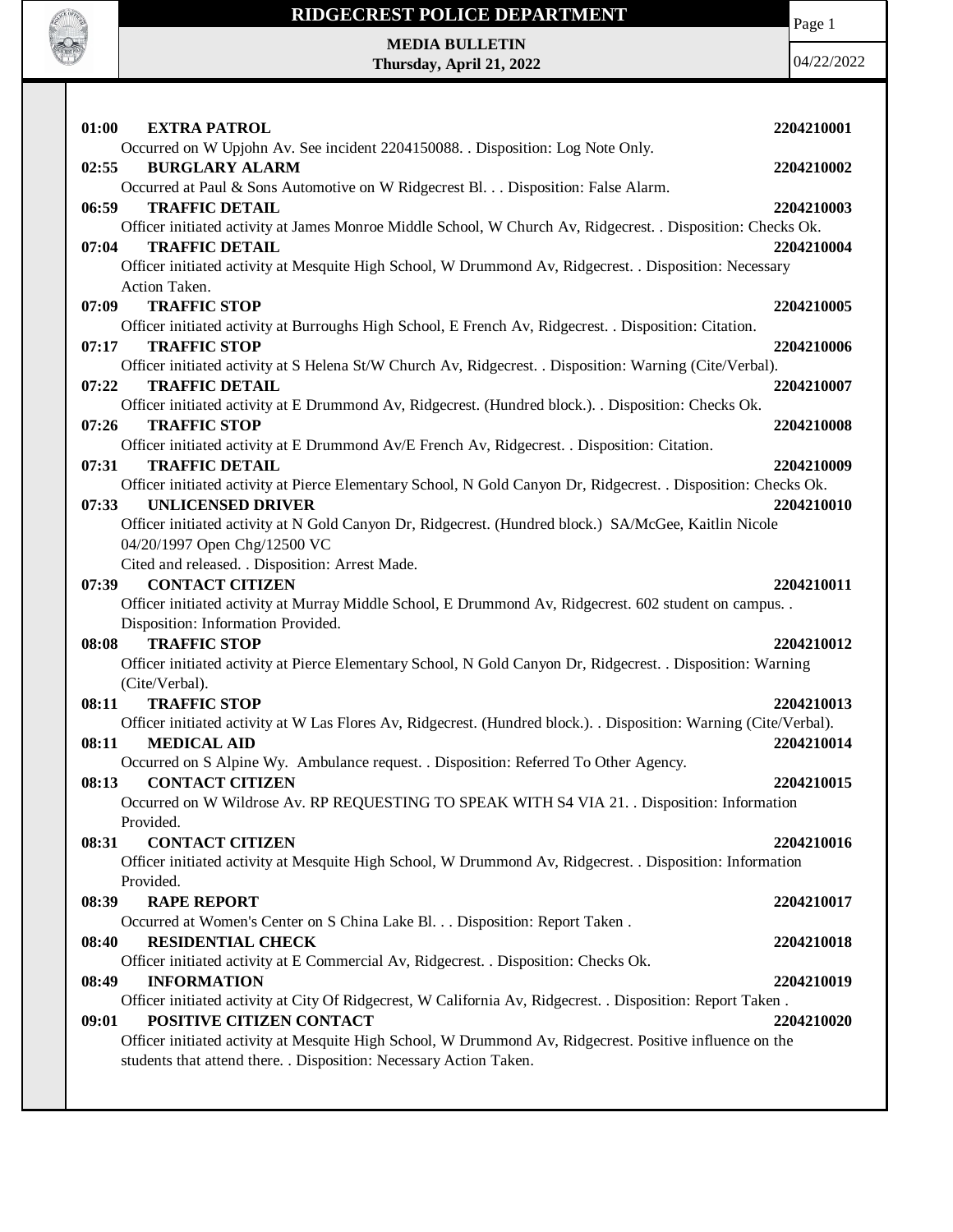

# **RIDGECREST POLICE DEPARTMENT MEDIA BULLETIN**

**Thursday, April 21, 2022**

Page 2

04/22/2022

| 09:01<br><b>ROBBERY</b>                                                                                            | 2204210021 |
|--------------------------------------------------------------------------------------------------------------------|------------|
| Occurred at Ridgecrest Regional Hospital on N China Lake Bl. . SA/Todd, Steven Jeffrey 02/09/1969 Open             |            |
| Chg/212.5 (c) PC/148 PC Booked CRF. . Disposition: Arrest Made.                                                    |            |
| <b>TRAFFIC STOP</b><br>09:02                                                                                       | 2204210022 |
| Officer initiated activity at W Church Av, Ridgecrest. (Hundred block.). . Disposition: Warning (Cite/Verbal).     |            |
| <b>CONTACT CITIZEN</b><br>09:03                                                                                    | 2204210023 |
| Officer initiated activity at Burroughs High School, E French Av, Ridgecrest. . Disposition: Information           |            |
| Provided.                                                                                                          |            |
| 09:19<br><b>OVERDOSE</b>                                                                                           | 2204210024 |
| Occurred on S Valley St. . Disposition: Assisted.                                                                  |            |
| <b>ACO CALL</b><br>09:49                                                                                           | 2204210025 |
| Occurred on S Gateway Bl. Loose dog walking towards the school. . Disposition: Necessary Action Taken.             |            |
| 911 WIRELESS CALL<br>10:13                                                                                         | 2204210026 |
| Occurred on E Beth Ln. Rustling noises heard, on call back female stated accidental dial. . Disposition:           |            |
| Necessary Action Taken.                                                                                            |            |
| <b>WARRANT ARREST</b><br>10:20                                                                                     | 2204210027 |
| Occurred at City Of Ridgecrest on W California Av. . SA/Ramos, Armando 11/09/1990 WNO/RM055172A                    |            |
| Bail/1500 Chg/12500(a) VC                                                                                          |            |
| Cited and released. . Disposition: Arrest Made.                                                                    |            |
| 10:20<br><b>VANDALISM</b>                                                                                          | 2204210028 |
| Officer initiated activity at Gateway Elementary School, S Gateway Bl, Ridgecrest. . Disposition: Information      |            |
| Received.                                                                                                          |            |
| <b>FOLLOW UP</b><br>11:05                                                                                          | 2204210029 |
| Officer initiated activity at Best Western China Lake Inn, S China Lake Bl, Ridgecrest. . Disposition: Follow Up   |            |
| Completed.                                                                                                         |            |
| <b>FOLLOW UP</b><br>11:12                                                                                          | 2204210030 |
| Officer initiated activity at James Monroe Middle School, W Church Av, Ridgecrest. . Disposition: Negative         |            |
| Contact.                                                                                                           |            |
| 11:27<br><b>THEFT</b>                                                                                              | 2204210031 |
| Occurred on N Cisco St. Playstation and printer were stolen this morning. . Disposition: Information Received.     |            |
| PARKING VIOLATION<br>11:28                                                                                         | 2204210032 |
| Officer initiated activity at S Allen St, Ridgecrest. . Disposition: Citation.                                     |            |
| <b>SUSPICIOUS PERSON</b><br>11:44                                                                                  | 2204210033 |
| Occurred on S Gold Canyon St. WMA/JEAN JACKET/JEANS// PUSHING GROCERY CART GOING                                   |            |
| THROUGH THE DUMPSTER IN THE PARKING LOT OPENING UP ENVELOPES. . Disposition: Unable To                             |            |
| Locate.                                                                                                            |            |
| 11:51<br><b>AREA CHECK</b>                                                                                         | 2204210034 |
| Occurred on S Richmond Rd. (Hundred block.) RP STATES HE SMELLS MARIJUANA IN THIS AREA. .                          |            |
| Disposition: Checks Ok.                                                                                            |            |
| <b>FLAG DOWN</b><br>12:06                                                                                          | 2204210035 |
| Officer initiated activity at Tennis Courts, E French Av, Ridgecrest. . Disposition: Information Received.         |            |
| 12:07<br><b>INFORMATION RECEIVED</b>                                                                               | 2204210036 |
| Occurred at Arby's #5270 on N China Lake Bl. . PTSD from Arby's. . Disposition: Information Received.              |            |
| 12:10<br><b>MESSAGE DELIVERY</b>                                                                                   | 2204210037 |
| Occurred at City Of Ridgecrest on W California Av. Disposition: Information Received.<br><b>CONTACT CITIZEN</b>    | 2204210038 |
| 12:10<br>Officer initiated activity at Murray Middle School, E Drummond Av, Ridgecrest. . Disposition: Information |            |
| Received.                                                                                                          |            |
|                                                                                                                    |            |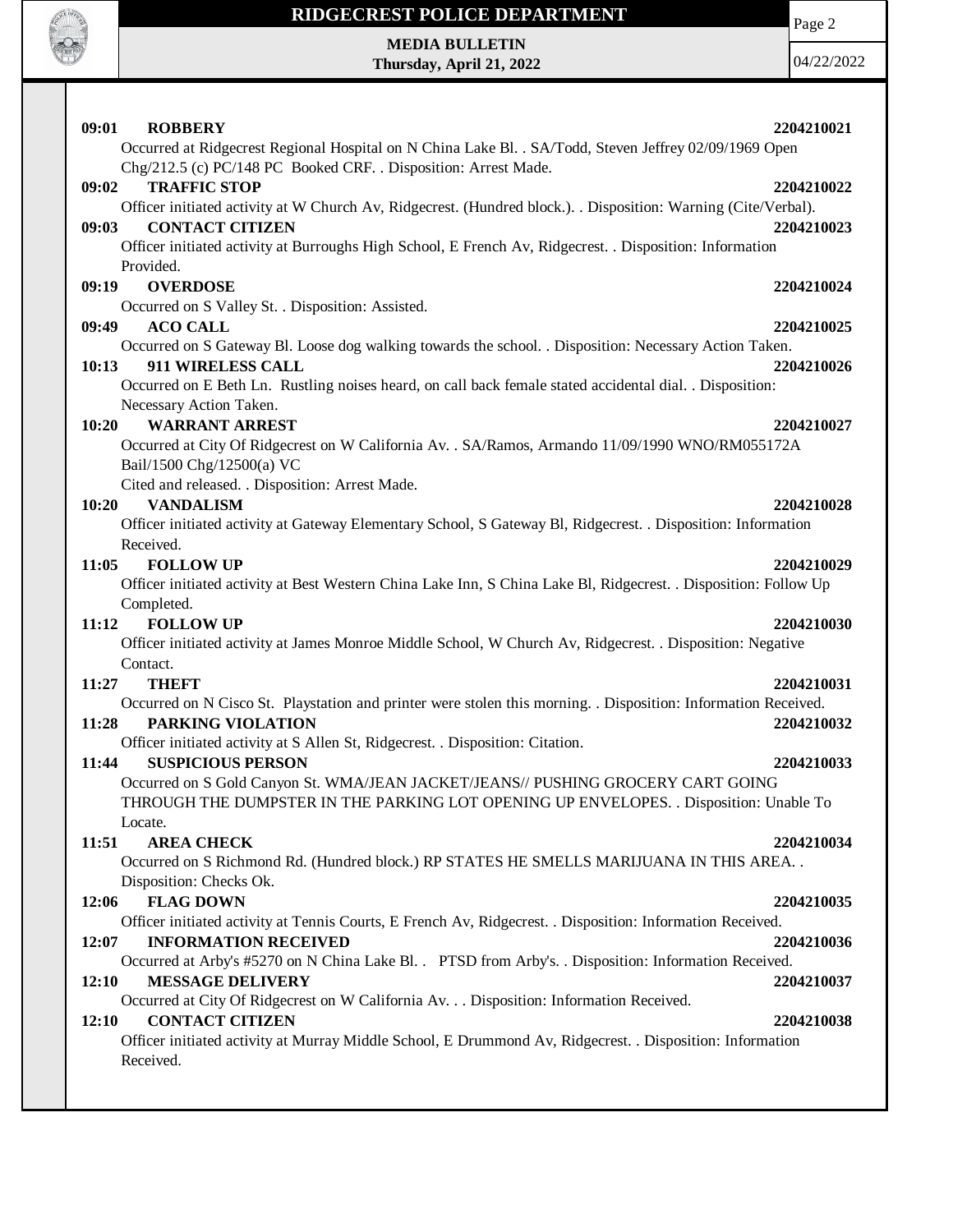

## **RIDGECREST POLICE DEPARTMENT**

**MEDIA BULLETIN Thursday, April 21, 2022** Page 3

04/22/2022

| 12:11<br>PATROL CHECK                                                                                                                            | 2204210039 |
|--------------------------------------------------------------------------------------------------------------------------------------------------|------------|
| Officer initiated activity at Arby's #5270, N China Lake Bl, Ridgecrest. . Disposition: Checks Ok.                                               |            |
| <b>ABANDONED VEHICLE</b><br>12:26                                                                                                                | 2204210040 |
| Occurred at Pregnancy Care Center on E Ridgecrest Bl. . Veh has been there since yesterday. . Disposition:                                       |            |
| Gone On Arrival.                                                                                                                                 |            |
| <b>CONTACT CITIZEN</b><br>12:55                                                                                                                  | 2204210041 |
| Occurred at High Desert True Value on W Ridgecrest Bl. . Wants to make sure the vehicle that was reported                                        |            |
| stolen was taken out of the system. . Disposition: Information Provided.                                                                         |            |
| <b>H&amp;S VIOLATION</b><br>13:01                                                                                                                | 2204210042 |
| Officer initiated activity at Murray Middle School, E Drummond Av, Ridgecrest. . Disposition: Necessary                                          |            |
| Action Taken.                                                                                                                                    |            |
| <b>CONTACT CITIZEN</b><br>13:47                                                                                                                  | 2204210043 |
| Officer initiated activity at James Monroe Middle School, W Church Av, Ridgecrest. . Disposition: Information<br>Provided.                       |            |
| <b>BATTERY REPORT</b><br>13:59                                                                                                                   | 2204210044 |
| Officer initiated activity at James Monroe Middle School, W Church Av, Ridgecrest. . Disposition: Information                                    |            |
| Provided.                                                                                                                                        |            |
| 14:14<br><b>THEFT</b>                                                                                                                            | 2204210045 |
| Occurred at Sierra Sands Mobile Home Community on W Atkins Av. . RP states that took her wallet and has                                          |            |
| taken all her money from her EBT card. . Disposition: Negative Contact.                                                                          |            |
| 14:42<br><b>ATTEMPT TO CONTACT</b>                                                                                                               | 2204210046 |
| Officer initiated activity at W Coronado Av, Ridgecrest. . Disposition: Necessary Action Taken.                                                  |            |
| <b>Mental Health Evaluation</b><br>14:43                                                                                                         | 2204210047 |
| Occurred at Ridgecrest Regional Hospital on N China Lake Bl. Disposition: Unfounded.                                                             |            |
| 14:55<br>PRISONER TRANSPORT                                                                                                                      | 2204210048 |
| Officer initiated activity at City Of Ridgecrest, W California Av, Ridgecrest. . Disposition: Necessary Action                                   |            |
| Taken.                                                                                                                                           |            |
| 15:01<br><b>SHOPLIFTING</b>                                                                                                                      | 2204210049 |
| Occurred at Walmart Supercenter on E Bowman Rd. . RP states there was a WMA/gray oversized shirt/gray                                            |            |
| CALI hat in the store who took a black backpack from the store and left on a bicycle - 3-5 min ago - left going                                  |            |
| WB on Bowman from the store. . Disposition: Information Received.                                                                                |            |
| <b>CONTACT CITIZEN</b><br>15:22                                                                                                                  | 2204210050 |
| Officer initiated activity at Burroughs High School, E French Av, Ridgecrest. . Disposition: Information                                         |            |
| Received.                                                                                                                                        |            |
| <b>EXTRA PATROL</b><br>15:22                                                                                                                     | 2204210051 |
| Occurred at Church Of Jesus Christ Of Latter on S Norma St. . RP would like extra patrols on vehicles parked in                                  |            |
| parking lot. . Disposition: Necessary Action Taken.                                                                                              |            |
| 16:00<br><b>WELFARE CHECK</b>                                                                                                                    | 2204210052 |
| Occurred on W Ward Av. RP needs a welck. . Disposition: Checks Ok.                                                                               |            |
| 16:02<br><b>DISABLED VEHICLE</b><br>Officer initiated activity at W Ridgecrest Bl, Ridgecrest. (Hundred block.). . Disposition: Necessary Action | 2204210053 |
| Taken.                                                                                                                                           |            |
| 16:04<br><b>CIVIL PROBLEM</b>                                                                                                                    | 2204210054 |
| Occurred on W Langley Av. RP states the neighbors ripped out her fence. . Disposition: Information Provided.                                     |            |
| 16:07<br><b>DISTURBANCE - NEIGHBORS</b>                                                                                                          | 2204210055 |
| Occurred on W Langley Av. Service Class: VOIP RP states that his neighbor was irate that he took the fence                                       |            |
| down - neighbor was taking pictures and the RP would like an officer to respond. . Disposition: Duplicate Call                                   |            |
| Entered.                                                                                                                                         |            |
|                                                                                                                                                  |            |
|                                                                                                                                                  |            |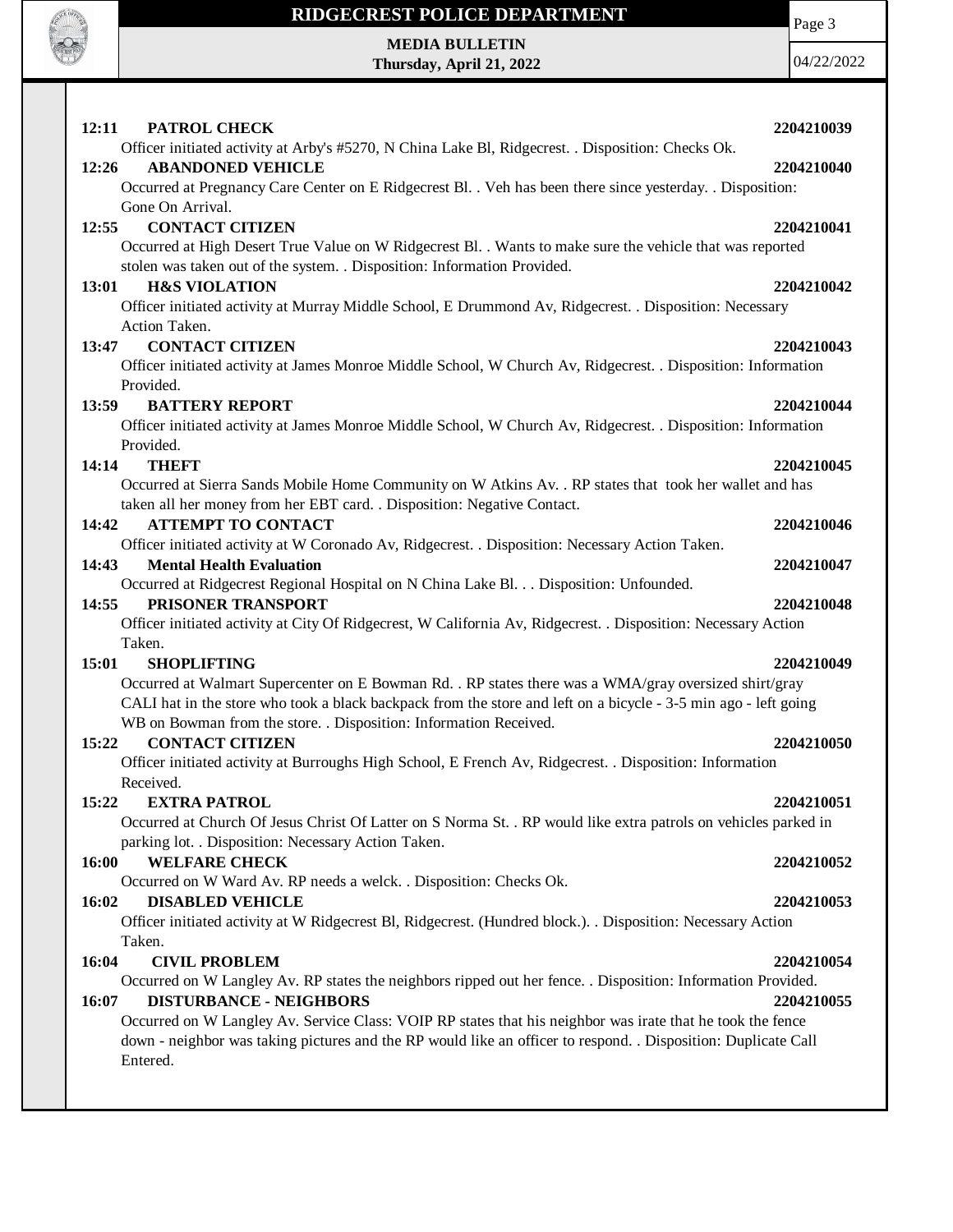